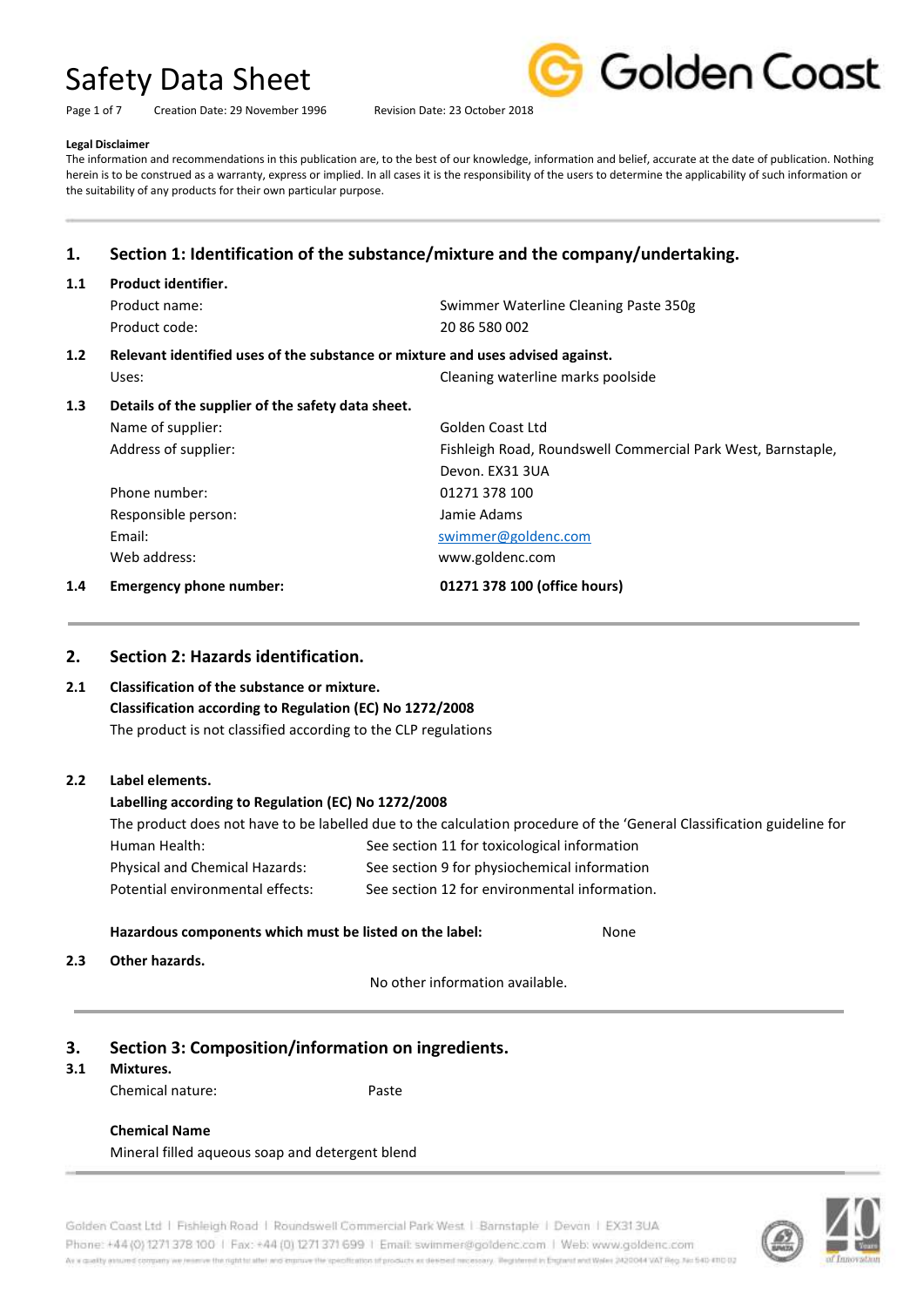Page 2 of 7 Creation Date: 29 November 1996 Revision Date: 23 October 2018



#### **Legal Disclaimer**

The information and recommendations in this publication are, to the best of our knowledge, information and belief, accurate at the date of publication. Nothing herein is to be construed as a warranty, express or implied. In all cases it is the responsibility of the users to determine the applicability of such information or the suitability of any products for their own particular purpose.

### **4. Section 4: First aid measures.**

| 4.1 | Description of first aid measures.                                          |                                                                                                                                                            |  |
|-----|-----------------------------------------------------------------------------|------------------------------------------------------------------------------------------------------------------------------------------------------------|--|
|     | General Advice:                                                             | Take off all contaminated clothing immediately.                                                                                                            |  |
|     | If inhaled:                                                                 | If person experiences nausea, headache or dizziness, stop work immediately and<br>move to fresh air until the symptoms disappear. Seek medical assistance. |  |
|     | In case of skin contact:                                                    | Wash with plenty water for a minimum of 15 minutes.                                                                                                        |  |
|     | In case of eye contact:                                                     | Rinse immediately with plenty of water, also under eyelids for at least 15<br>minutes. Remove contact lenses. Consult a doctor if irritation persists.     |  |
|     | If swallowed:                                                               | Drink plenty of water and rinse mouth out. Do not induce vomiting.                                                                                         |  |
| 4.2 | Most important symptoms and effects, both acute and delayed.                |                                                                                                                                                            |  |
|     | Symptoms and effects:                                                       | No further information available                                                                                                                           |  |
| 4.3 | Indication of any immediate medical attention and special treatment needed. |                                                                                                                                                            |  |
|     | Treatment:                                                                  | Treat symptomatically                                                                                                                                      |  |

# **5. Section 5: Firefighting measures.**

| 5.1 | Extinguishing media.                                   |                                                                                 |
|-----|--------------------------------------------------------|---------------------------------------------------------------------------------|
|     | Suitable media:                                        | Use extinguishing media suitable for the surrounding areas. Not flammable.      |
|     | Unsuitable media:                                      | No information available.                                                       |
| 5.2 | Special hazards arising from the substance or mixture. |                                                                                 |
|     | Specific hazards:                                      | No information available.                                                       |
| 5.3 | Advice for firefighters.                               |                                                                                 |
|     | Protective equipment:                                  | Fire-fighters should wear full protective clothing and self-contained breathing |
|     |                                                        | apparatus (SCBA).                                                               |

#### **6. Section 6: Accidental release measures.**

| 6.1                                      | Personal precautions, protective equipment and emergency procedures. |                                                            |  |
|------------------------------------------|----------------------------------------------------------------------|------------------------------------------------------------|--|
|                                          | Personal Precautions:                                                | For personal protection see section 8.                     |  |
| <b>Environmental precautions.</b><br>6.2 |                                                                      |                                                            |  |
|                                          | Environmental precautions:                                           | Do not flush into surface water or sanitary sewer systems. |  |
| 6.3                                      | Methods and material for containment and cleaning up.                |                                                            |  |





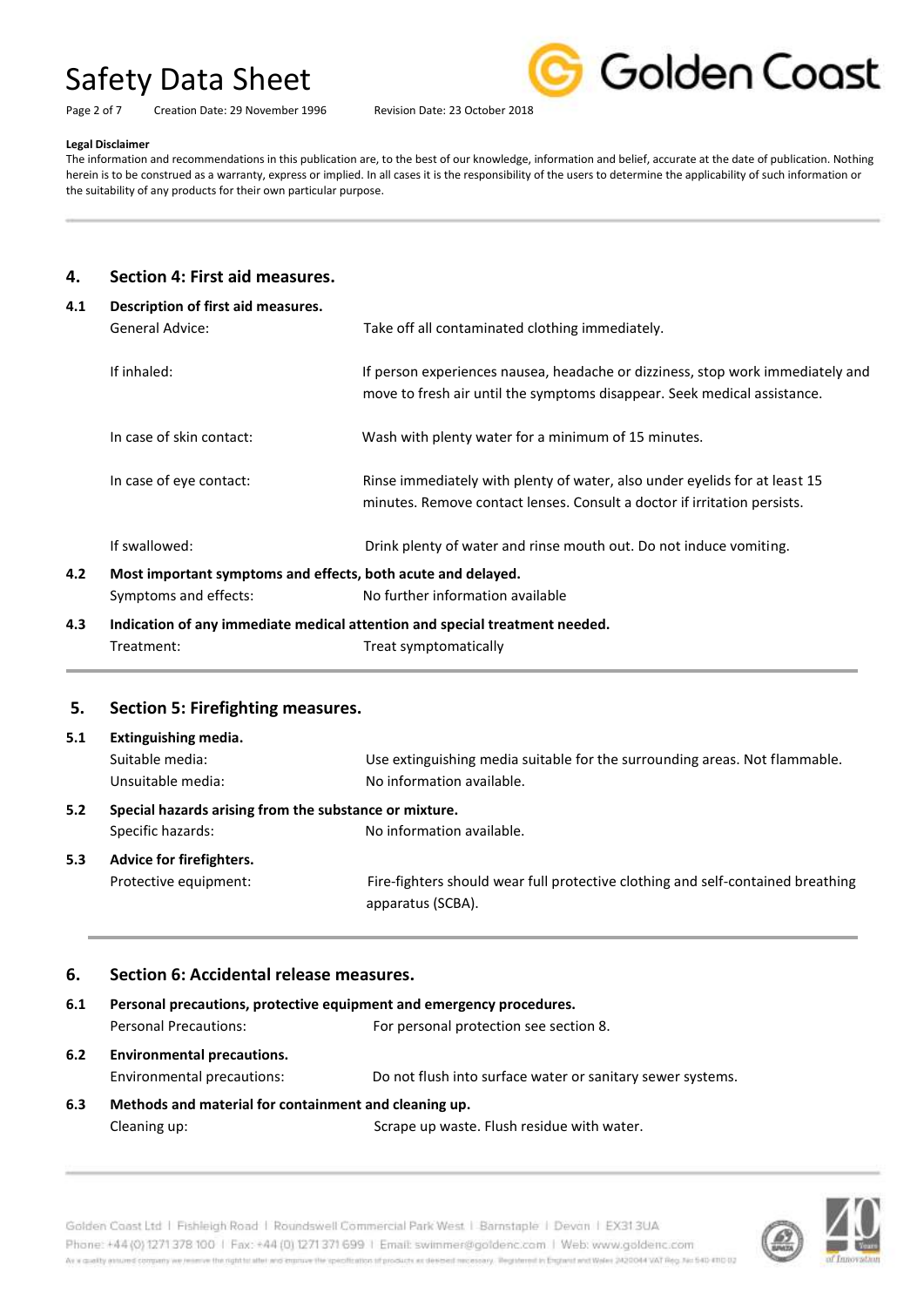Page 3 of 7 Creation Date: 29 November 1996 Revision Date: 23 October 2018



#### **Legal Disclaimer**

The information and recommendations in this publication are, to the best of our knowledge, information and belief, accurate at the date of publication. Nothing herein is to be construed as a warranty, express or implied. In all cases it is the responsibility of the users to determine the applicability of such information or the suitability of any products for their own particular purpose.

#### **6.4 Reference to other sections.**

For personal protection see section 8.

| 7.  | Section 7: Handling and storage.                              |                                                                                                                                                                                                                                                                                                                      |
|-----|---------------------------------------------------------------|----------------------------------------------------------------------------------------------------------------------------------------------------------------------------------------------------------------------------------------------------------------------------------------------------------------------|
| 7.1 | Precautions for safe handling.                                |                                                                                                                                                                                                                                                                                                                      |
|     | Advice on safe handling:                                      | Avoid contact with eyes.                                                                                                                                                                                                                                                                                             |
|     | Hygiene measures:                                             | Keep way from food, drink and animal feeding stuffs. Smoking eating and<br>drinking should be prohibited in the application area. Wash hands before breaks<br>and at the end of the work day. Take off all contaminated clothing immediately.<br>Provide adequate ventilation. Avoid contact with the skin and eyes. |
| 7.2 | Conditions for safe storage, including any incompatibilities. |                                                                                                                                                                                                                                                                                                                      |
|     | Storage areas:                                                | Cool dry area.                                                                                                                                                                                                                                                                                                       |
|     | Containers:                                                   | Store in sealed containers.                                                                                                                                                                                                                                                                                          |
|     | Protection against fire:                                      | Normal                                                                                                                                                                                                                                                                                                               |
|     | Further information:                                          | No information available.                                                                                                                                                                                                                                                                                            |
|     | Common storage:                                               | Keep away from food, drink and animal feeding stuffs.                                                                                                                                                                                                                                                                |
| 7.3 | Specific end use(s).                                          |                                                                                                                                                                                                                                                                                                                      |
|     |                                                               | No information is available.                                                                                                                                                                                                                                                                                         |

#### **8. Section 8: Exposure controls/personal protection.**

**8.1 Control parameters.**

|     |                                                          | No exposure limit established                                                                                                                                                                                                                  |
|-----|----------------------------------------------------------|------------------------------------------------------------------------------------------------------------------------------------------------------------------------------------------------------------------------------------------------|
| 8.2 | Exposure controls.<br><b>Engineering measures:</b>       | No special measures required.                                                                                                                                                                                                                  |
|     | Personal protective equipment<br>Respiratory protection: | No special measures required.                                                                                                                                                                                                                  |
|     | Hand protection:                                         | Protective Gloves. The glove material has to be impermeable to the product.                                                                                                                                                                    |
|     |                                                          | Take note of the information given by the producer concerning permeability,<br>break through times, and of special working conditions (mechanical strain,<br>duration of contact). Protective gloves should be replaced at first sign of wear. |

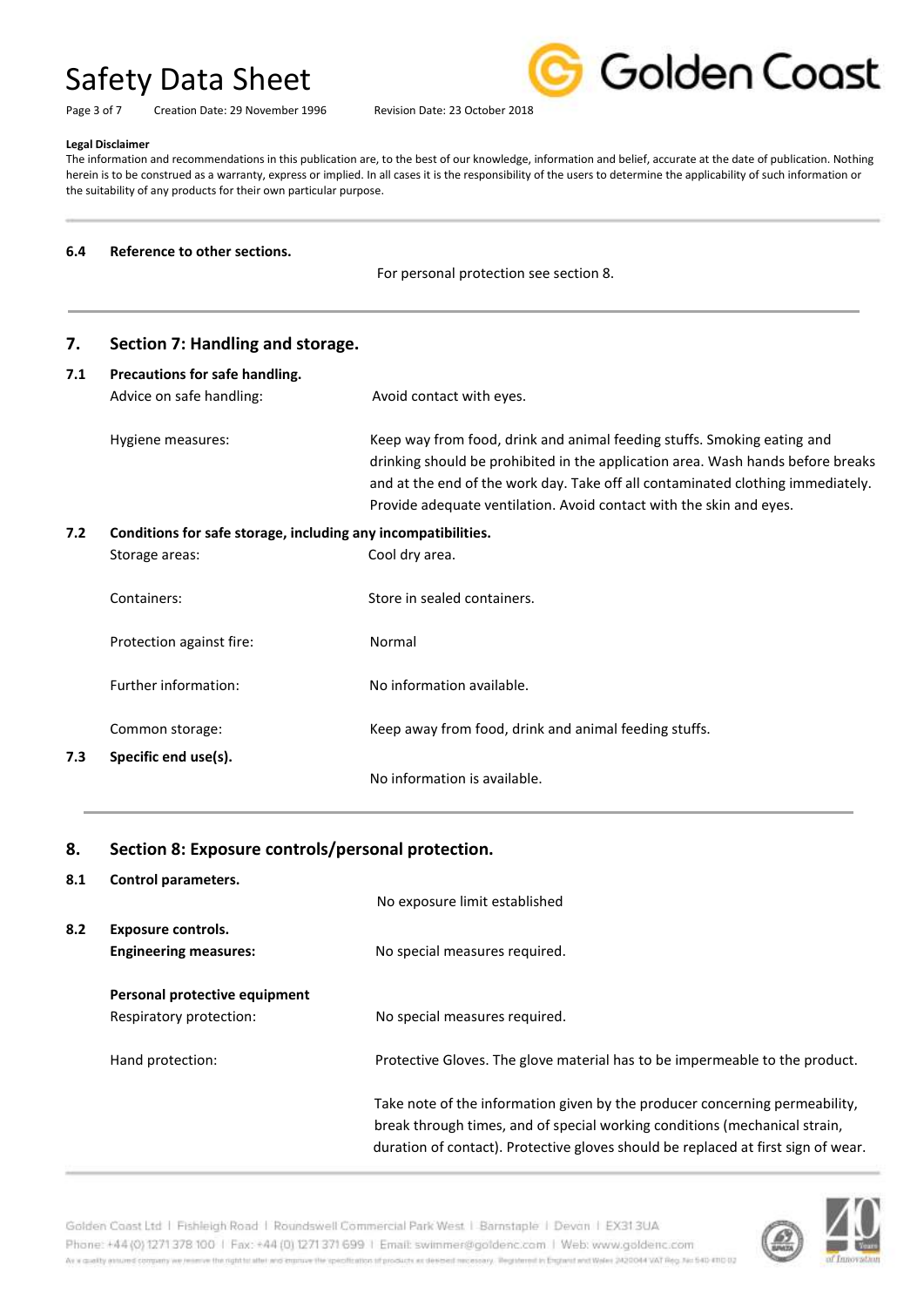



Page 4 of 7 Creation Date: 29 November 1996 Revision Date: 23 October 2018

#### **Legal Disclaimer**

The information and recommendations in this publication are, to the best of our knowledge, information and belief, accurate at the date of publication. Nothing herein is to be construed as a warranty, express or implied. In all cases it is the responsibility of the users to determine the applicability of such information or the suitability of any products for their own particular purpose.

| Eye protection:           | Wear appropriate safety goggles. |
|---------------------------|----------------------------------|
| Skin and body protection: | Suitable PPE                     |
|                           |                                  |

#### **Environmental exposure controls**

General advice: Eyewash and emergency shower facilities recommended.

### **9. Section 9: Physical and chemical properties.**

#### **9.1 Information on basic physical and chemical properties.**

|     | Form:                          | Paste                     |
|-----|--------------------------------|---------------------------|
|     | Colour:                        | Blue                      |
|     | Odour:                         | <b>Odourless</b>          |
|     | pH @ 20°C:                     | 12 approx.                |
|     | Boiling point / boiling range: | $100^{\circ}$ C           |
|     | Flash point:                   | n/a                       |
|     | Density @ 20°C:                | 1.35                      |
|     | Water solubility:              | Miscible.                 |
| 9.2 | <b>Other Information</b>       |                           |
|     |                                | No information available. |

#### **10. Section 10: Stability and reactivity.**

#### **10.1 Reactivity.**

|      | Reactivity:                                                 | No information available. |
|------|-------------------------------------------------------------|---------------------------|
|      | 10.2 Chemical stability.<br>Chemical stability:             | No information available. |
| 10.3 | Possibility of hazardous reactions.<br>Hazardous reactions: | No information available. |
| 10.4 | <b>Conditions to avoid.</b><br>Conditions to avoid:         | None known.               |
| 10.5 | Incompatible materials.<br>Incompatible materials:          | None known.               |
| 10.6 | Hazardous decomposition products.<br>Haz. Decomp. Products: | None known.               |

Golden Coast Ltd | Fishleigh Road | Roundswell Commercial Park West | Barnstaple | Devon | EX313UA Phone: +44 (0) 1271 378 100 | Fax: +44 (0) 1271 371 699 | Email: swimmer@goldenc.com | Web: www.goldenc.com As a quality ensured company we reserve the right to after and enprice the specification of products as deepent recessary. Registered in England and Wales (AQDO44 VAT Reg. Just 540-410 D2

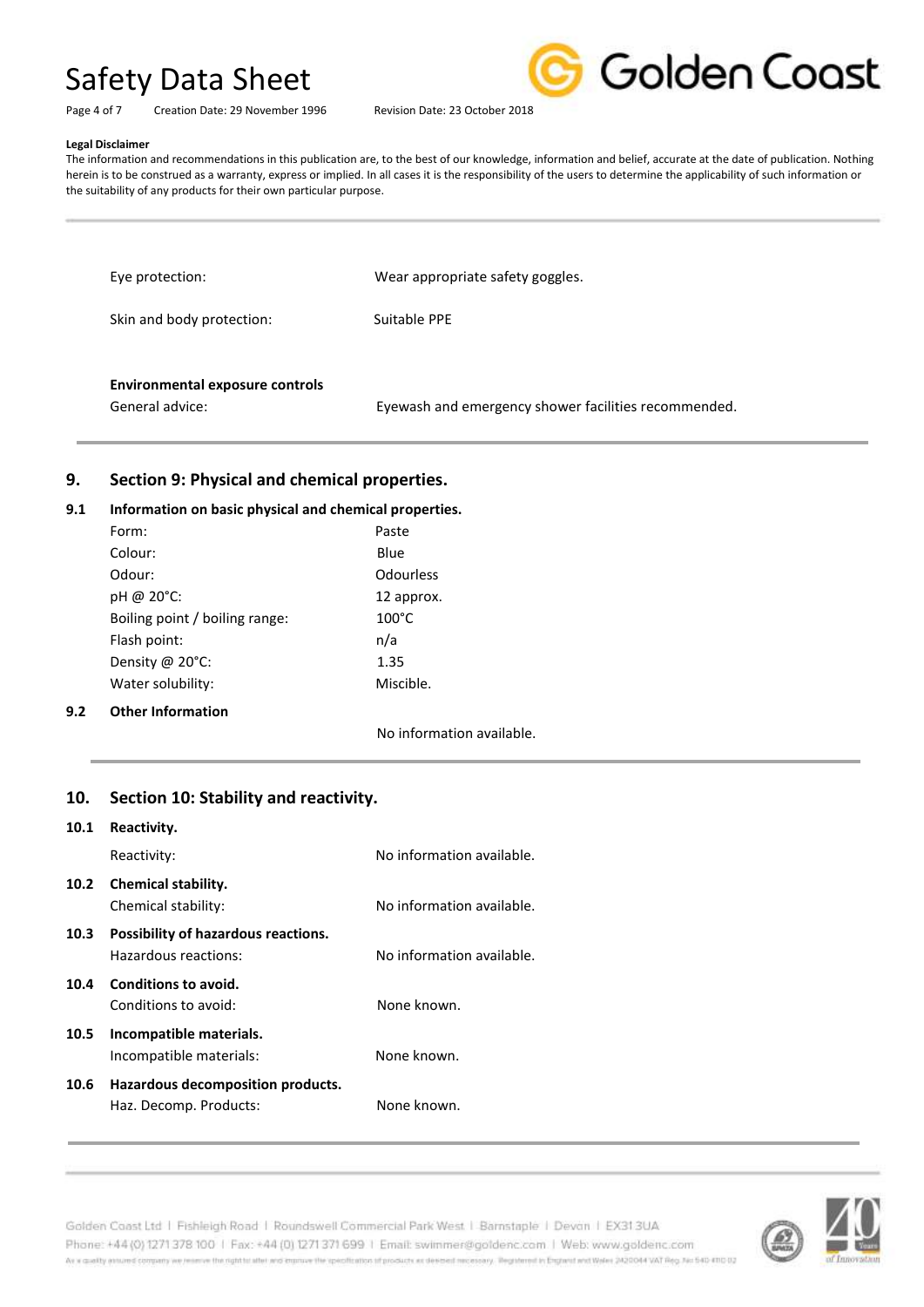Page 5 of 7 Creation Date: 29 November 1996 Revision Date: 23 October 2018



#### **Legal Disclaimer**

The information and recommendations in this publication are, to the best of our knowledge, information and belief, accurate at the date of publication. Nothing herein is to be construed as a warranty, express or implied. In all cases it is the responsibility of the users to determine the applicability of such information or the suitability of any products for their own particular purpose.

### **11. Section 11: Toxicological information.**

# **11.1 Information on toxicological effects.**

| <b>Primary irritant effect</b>        |                                                                              |
|---------------------------------------|------------------------------------------------------------------------------|
| On the skin:                          | Very mild irritation may ensue if product is in contact with sensitive skin. |
| On the eve:                           | Very mild irritation may ensue if product is in contact with eyes.           |
|                                       |                                                                              |
| Carcinogenic:                         | There is no evidence that this substance has any carcinogenic properties.    |
| Mutagenic:                            | There is no evidence that this substance is mutagenic.                       |
| Sensitization:                        | No sensitizing effects known.                                                |
|                                       |                                                                              |
| Additional toxicological information: | No further information available.                                            |
|                                       |                                                                              |

# **12. Section 12: Ecological information.**

| 12.1 | Toxicity.                                  |                                                            |  |
|------|--------------------------------------------|------------------------------------------------------------|--|
|      | Remarks:                                   | No information available                                   |  |
| 12.2 | Persistence and degradability.             |                                                            |  |
|      | Persistence and degradability:             | No information available.                                  |  |
| 12.3 | <b>Bioaccumulation potential.</b>          |                                                            |  |
|      | Bioaccumlative potential:                  | Product is not expected to be bioaccumulate                |  |
| 12.4 | Mobility in soil.                          |                                                            |  |
|      | Mobility in soil:                          | Soluble in water, predicted to have high mobility in soil. |  |
| 12.5 | <b>Results of PBT and vPvB assessment.</b> |                                                            |  |
|      | PBT and PvB assessment:                    | No data available.                                         |  |
| 12.6 | Other adverse effects.                     |                                                            |  |
|      | Other adverse effects:                     | No information available.                                  |  |

### **13. Section 13: Disposal considerations.**

#### **13.1 Waste treatment methods.**

- Disposal should be in accordance with local, state or national legislation.
- Do not reuse empty containers without commercial cleaning or reconditioning.
- Do not discharge into drains or the environment, dispose to an authorised waste collection point.

#### **Classification**

Waste Codes in accordance with the European Waste catalogue (EWC) are origin-defined. Since this product is used in several industries, no Waste Code can be provided by the supplier. The Waste Code should be determined in arrangement with your waste disposal partner or the responsible authority.



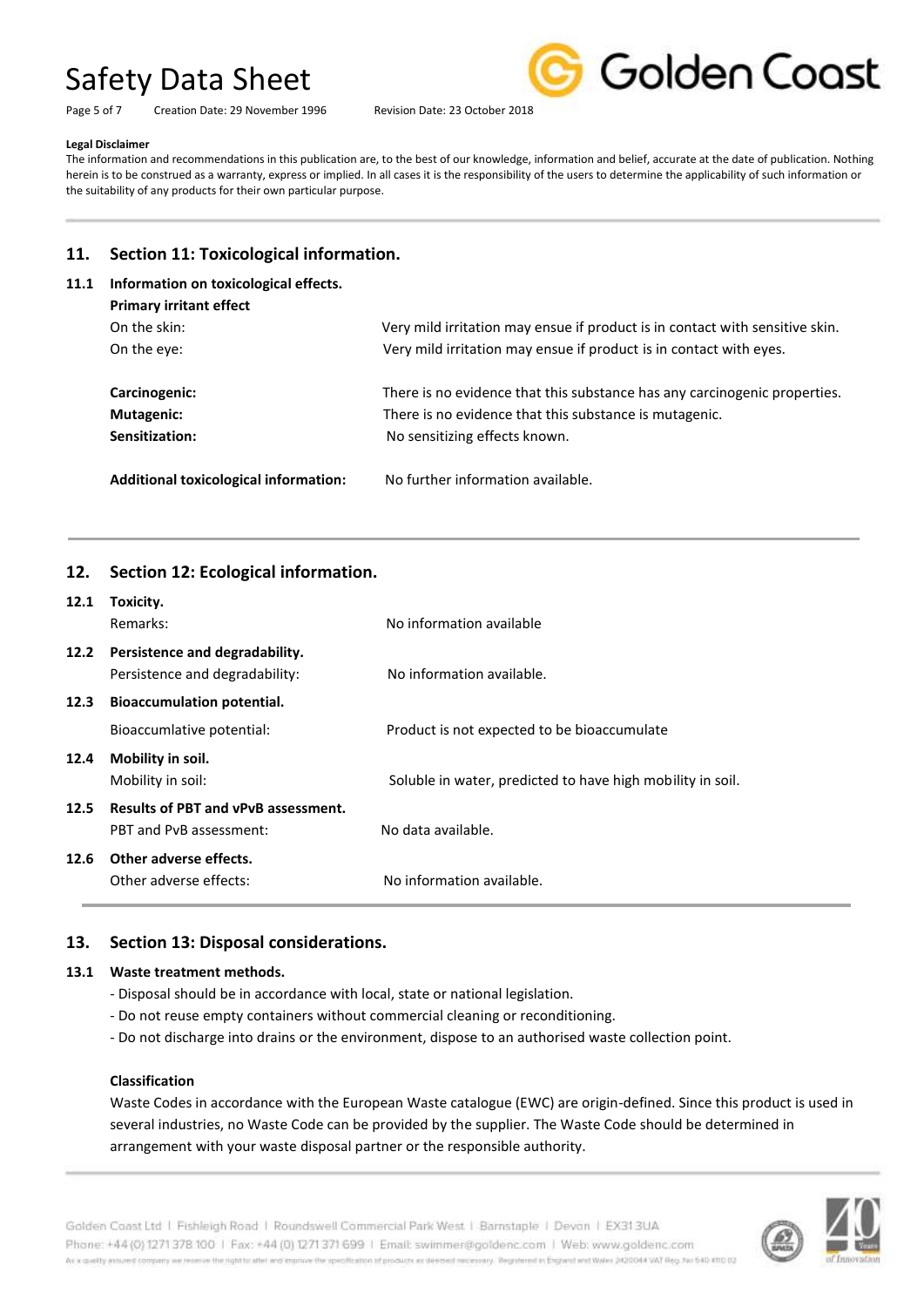Page 6 of 7 Creation Date: 29 November 1996 Revision Date: 23 October 2018



#### **Legal Disclaimer**

The information and recommendations in this publication are, to the best of our knowledge, information and belief, accurate at the date of publication. Nothing herein is to be construed as a warranty, express or implied. In all cases it is the responsibility of the users to determine the applicability of such information or the suitability of any products for their own particular purpose.

### **14. Section 14: Transport information.**

# **14.1 UN number.**

Not applicable

**14.2 UN proper shipping name.** Not applicable

### **14.3 Transport hazard class(es).**

This product does not require a classification for transport.

# **14.4 Packing group.**

Not applicable.

- **14.5 Environmental hazards.** Not applicable.
- **14.6 Special precautions for user.** Not applicable

#### **15. Section 15: Regulatory information.**

- **15.1 Safety, health and environmental regulations/legislation specific for the substance or mixture.** No information available.
- **15.2 Chemical safety assessment.** No information available.

#### **16. Section 16: Other information.**

Full text of H-statements referred to under sections 2 and 3

#### **Further information**

Restricted to professional users. Attention – Avoid exposure – obtain special instructions before use.

This information is believed to be accurate and represents the best information currently available to us. However, we make no warranty or merchantability, or fitness for any particular use, or any other warranty, express or implied, with respect to this information, and we assume no liability resulting from the use of this information. Users should make their own investigations to determine the suitability of the information for their own particular needs and uses.